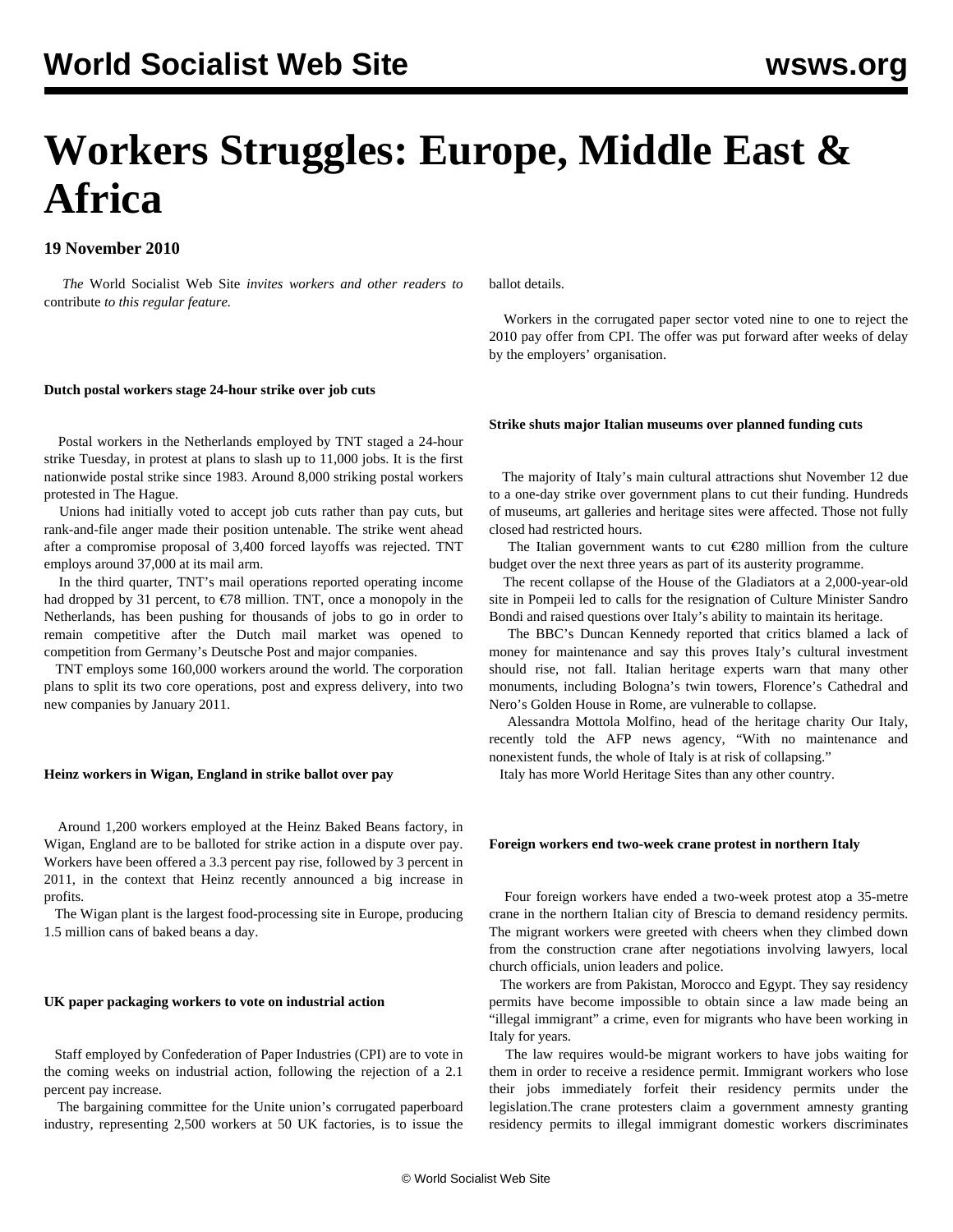against other categories of migrant workers.

 The Brescia protesters survived their 16-day protest on the crane by sleeping in shifts and by receiving food hoisted up to them by supporters on the ground. Three foreign workers were continuing a protest November 16 atop a tower in the northern city of Milan, which they began on November 5.

#### **Industrial action over union recognition at Malta Enterprise**

 Staff will take industrial action at Malta Enterprise over a dispute on whether employees at a managerial level should receive union recognition.

 Level 4 managers are not to answer telephones or emails for workrelated purposes, and will not deliver weekly progress reports.

#### **Russian autoworkers strike over unpaid wages**

 Hundreds of autoworkers at several workshops at the TagAvtoProm plant in the city of Taganrog, southwest Russia, took strike action to demand their unpaid salaries.

 On November 12, about 150 employees refused to work because they had not received their pay cheques from September.

 They later agreed to start working after the workshop leader promised their salaries would be paid that week. But hundreds of workers again refused to start work because of the unpaid wages.

 A lawyer representing TagAvtoProm's management and a member of a union established by management tried to persuade the workers to return to their jobs, saying the strike would affect their November salaries. The plant employs around 6,000 workers.

#### **Egypt: Information workers renew protest**

 On November 10, some 1,000 Information Centre for Local Development (ICLD) workers were prevented from reaching the public prosecution office by police officers who penned them in outside Cairo's Lawyers' Syndicate.

 A few days earlier, a delegation of ICLD workers rejected a new employment contract drawn up by the Ministry of Local Development, as it called for the contract to be renewed each year. It makes no provision for the annual social raises.

 ICLD workers are demanding that workers be granted the health insurance benefits that have accrued in the nine years since they were appointed.

 Last month they were informed that they would be transferred to the Ministry of Health. The decision was opposed by workers who saw it as an attempt to avoid implementing a May agreement that increased 32,000 ICLD workers' salaries from LE 99 per month to a minimum of LE 320.

 "Protesting workers initially expressed their intention not to end the demonstration until they received a copy of the revised contract, but began dispersing after security officers demanded that they leave the area," according to the *Daily News Egypt*.

#### **Protests outside Iranian parliament**

 According to *Kaleme* web site, hundreds of retired workers protested outside the parliament against the transfer of their health benefits from Social Welfare to the Ministry of Health. They also protested the 6 percent increase in their pay which they claimed should have been at least 15 percent.

 Previously, retired workers from west of Tehran and Shar-e Rey had also staged a demonstration in front of the parliament.

 "As a result the MPs voted down the plan to transfer the workers' health benefits to the Ministry of Health," reported *Kaleme.*

 The Iranian Student News Agency reported that the parliament also witnessed a protest from truck drivers last week against overpricing practices of Iran Khodro Diesel in the sale of trucks.

#### **Zambian port workers protest**

 Last week casual workers employed by Mpulungu Harbour Corporation held a protest over the lack of protective clothing and poor management. Mpulungu port is on Lake Tanganyika and deals with goods for Burundi and the Democratic Republic of Congo.

 Speaking to the press, one worker explained, "We have been asking for boots and overalls for a long time now… We need those safety cloths and gumboots because the work we are doing is hard."

 Another worker said, "What we get is nothing compared to the work we do. We lift cement every day on our heads, but the money we get is not even peanuts … the company makes a lot of money … They say we are special casuals but even casuals deserve some respect. Some of us have been here … a long time."

#### **Ugandan miners hold sit-down strike**

 Last week nearly 400 miners at the Kilembe mine in Kasese held a one day sit-down strike. The mine produces copper, a material that has seen surging demand and prices in recent months.

 The members of the Ugandan Mines Metal Allied Workers Union took the action over the failure of the company to conduct a wage and salary review last April. They were also protesting the actions of the general manager, who is accused of mistreatment and dismissing workers without good cause.

#### **Kenyan union contests Del Monte sacking in court**

 The Kenya Union of Commercial, Food and Allied Workers (KUCFAW) has gone to the Industrial Court to contest sacking of 40 workers by the fruit processing company Del Monte.

 Around 1,700 workers went on a week-long strike in October over unpaid allowances, the use of temporary work contracts and deteriorating conditions, which the union says led to the death of a worker.

 Following the strike workers were locked out by the company. The lockout was only lifted following a court order. However, the company then pushed through the 40 dismissals of union activists, including all 17